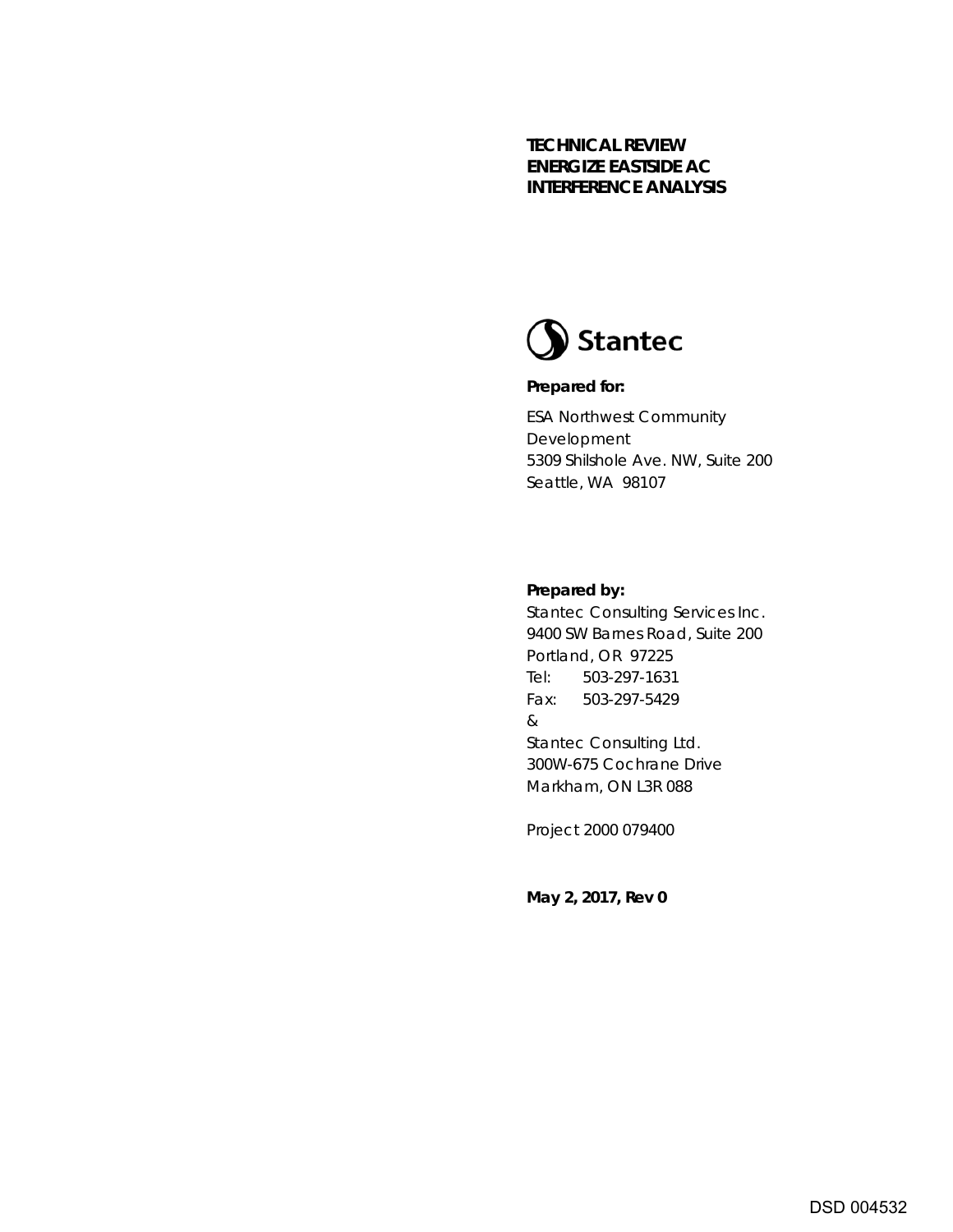# **Revision Chart**

|      |                          |        |          | Approved |                   |
|------|--------------------------|--------|----------|----------|-------------------|
| Rev. | <b>Reason for Change</b> | Author | Reviewer | by       | <b>Issue Date</b> |
|      | <b>Issued for Use</b>    | WF     | NF       | NF       | 05/02/17          |
|      |                          |        |          |          |                   |
|      |                          |        |          |          |                   |
|      |                          |        |          |          |                   |

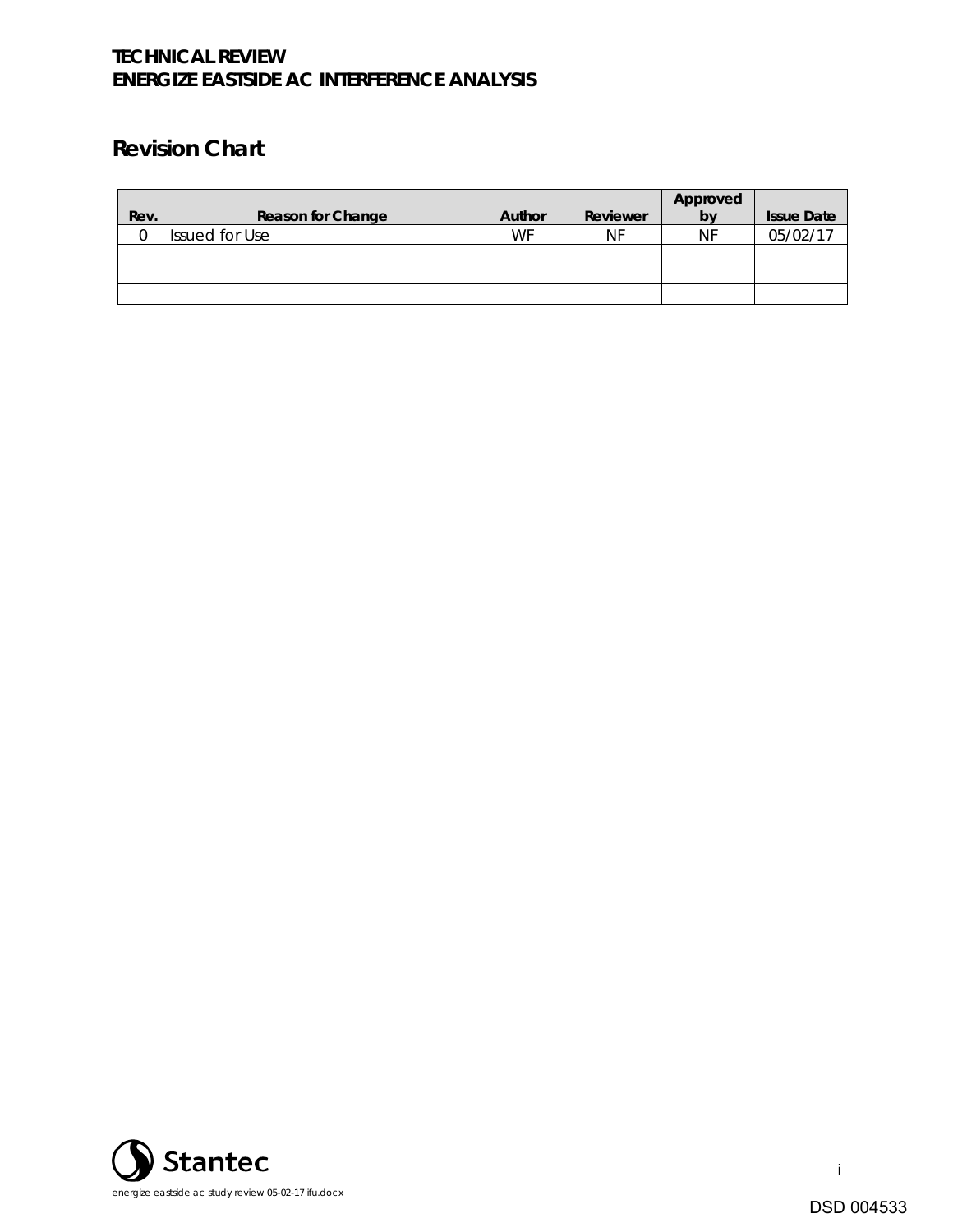### **Sign-off Sheet**

This document entitled TECHNICAL REVIEW ENERGIZE EASTSIDE AC INTERFERENCE ANALYSIS was prepared by Stantec Consulting Services Inc./Stantec Consulting Ltd. ("Stantec") for the account of ESA Northwest Community Development (the "Client"). Any reliance on this document by any third party is strictly prohibited. The material in it reflects Stantec's professional judgment in light of the scope, schedule, and other limitations stated in the document and in the contract between Stantec and the Client. The opinions in the document are based on conditions and information existing at the time the document was published and do not take into account any subsequent changes. In preparing the document, Stantec did not verify information supplied to it by others. Any use which a third party makes of this document is the responsibility of such third party. Such third party agrees that Stantec shall not be responsible for costs or damages of any kind, if any, suffered by it or any other third party as a result of decisions made or actions taken based on this document.

**Prepared by:**

Ru. Field

(signature) **Name / Title** Wolfgang Fieltsch, P. Eng. Team Lead–CP and AC Mitigation Phone: (905) 944-6195 wolfgang.fieltsch@stantec.com

**Reviewed by & Approved by:**

(signature) **Name / Title** Nabil Farah, Senior Principal Power Phone: (503) 297-1631 nabil.farah@stantec.com

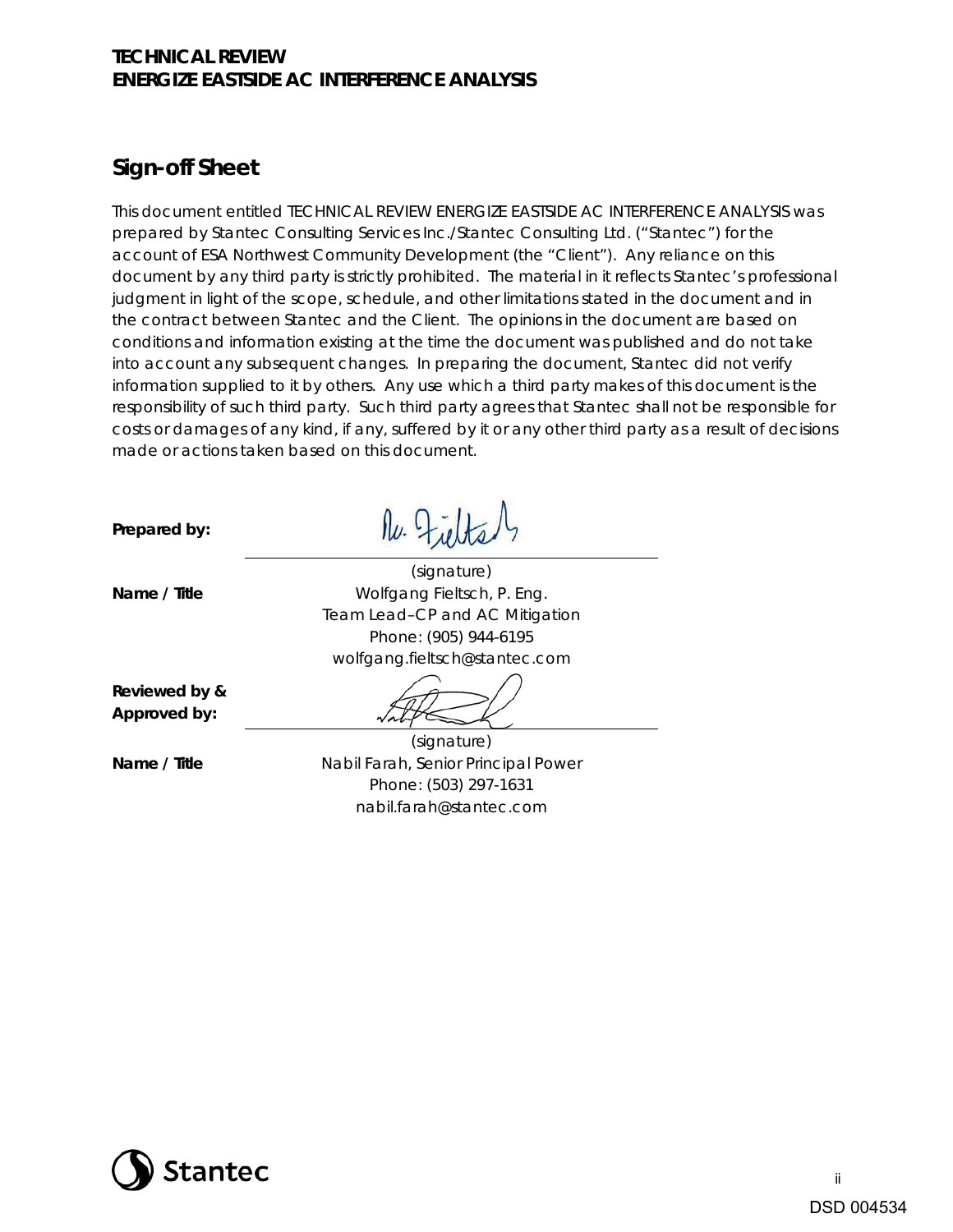# **Table of Contents**

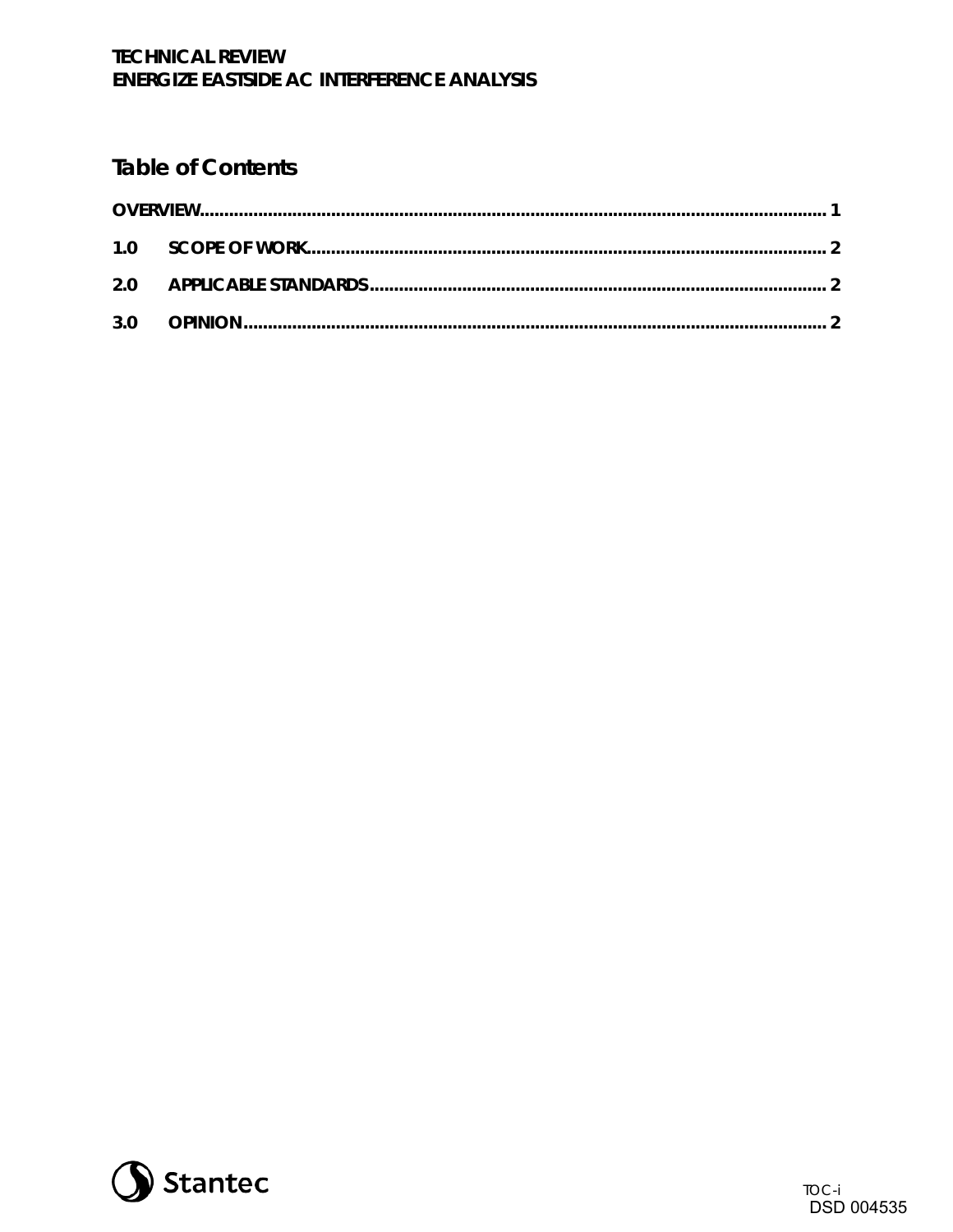### <span id="page-4-0"></span>**Overview**

At the request of Environmental Services Associates (ESA) a review was conducted by Stantec relating to the Energize Eastside project, which would involve upgrading of an existing 115 kV transmission line to 230 kV. The new transmission line would consist of two 230 kV circuits, although initially one of these circuits will be operated at 115 kV.

The proposed upgraded 230 kV transmission line would be collocated with two existing high pressure petroleum pipelines owned by Olympic Pipe Line Company and operated by British Petroleum (BP). These pipelines are presently collocated with the existing Eastside 115 kV circuit.

Det Norske Veritas (U.S.A.), Inc. (DNV GL) was retained by Puget Sound Energy (PSE) to perform an AC interference study related to AC interference from the proposed 230 kV upgraded powerline on the two existing, collocated Olympic pipelines. The study considered two route options and several different powerline configurations, with the objective of determining the option that would minimize the AC interference on the pipelines.

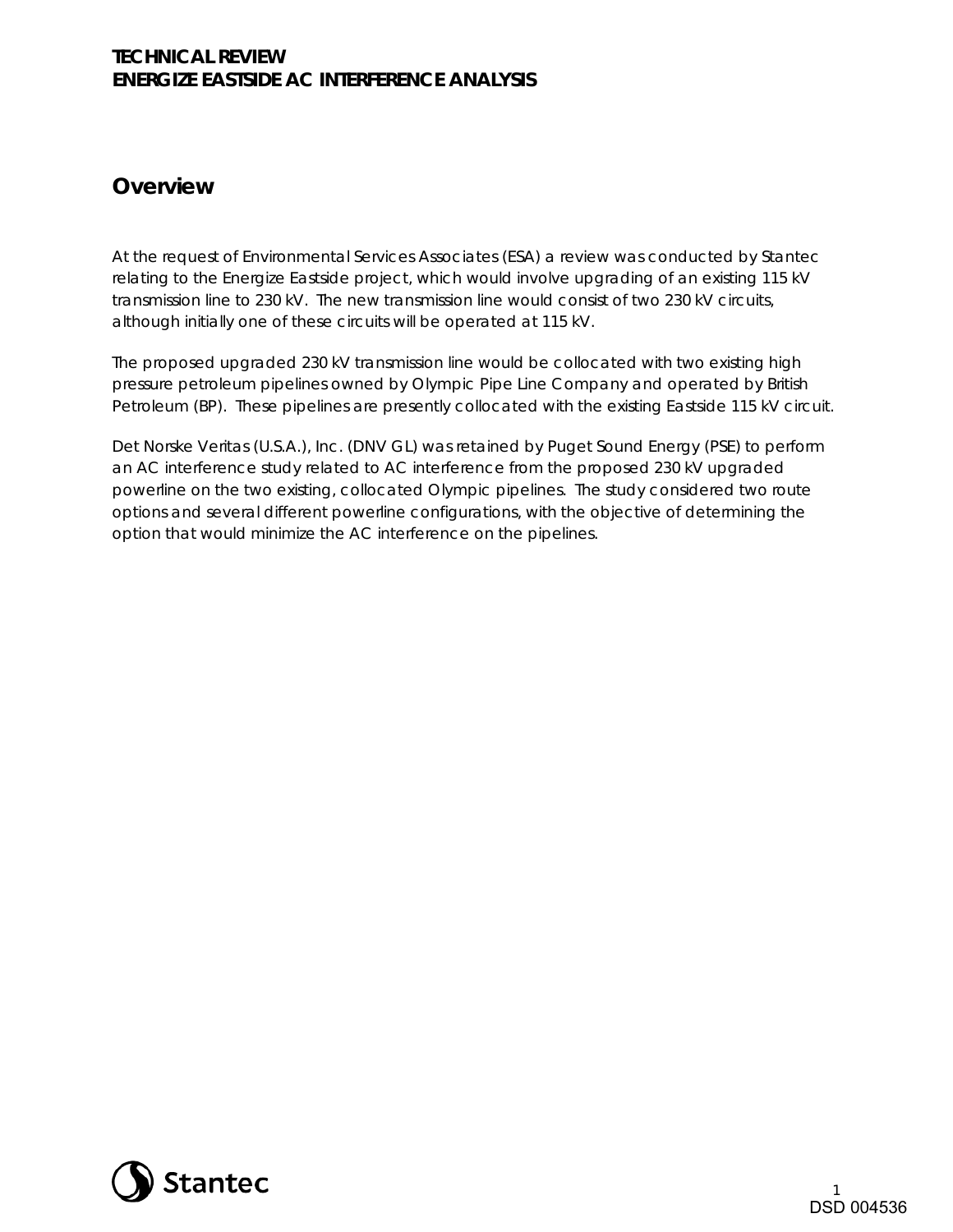# <span id="page-5-0"></span>**1.0 Scope of Work**

Stantec's scope involved a high-level desktop review of the study report only. Confirmation of model input parameters and modeling files was not included in the scope of this review.

## <span id="page-5-1"></span>**2.0 Applicable Standards**

The review was based on the following industry standards relevant to AC interference studies between pipelines and powerlines:

- **1.** NACE Standard Practice (SP) 0177, "Mitigation of Alternating Current and Lightning Effects on Metallic Structures and Corrosion Control Systems", 2014.
- **2.** Institute of Electrical and Electronics Engineers (IEEE) Standard 80, "IEEE Guide for Safety in AC Substation Grounding", 2000.

# <span id="page-5-2"></span>**3.0 Opinion**

The primary objective of the AC interference study performed by DNV GL was to perform a sensitivity analysis to determine the optimal route and powerline configuration to minimize the AC interference risks on the two collocated pipelines.

An optimal route, phasing, and conductor orientation was selected to minimize the steady-state induced AC voltages on the paralleling pipelines. Shield wires were recommended to minimize the conductive coupling and arcing risks due to a phase-to-ground fault on the powerline structures.

Based on Stantec's experience and industry standards, it is our opinion that the technical approach used to achieve this objective in the subject AC interference study is consistent with industry practice.

The report concluded that the modeling indicated that selection of the recommended optimal route and configuration would result in no AC mitigation requirements on the pipelines. The report further recommends that final mitigation design should be based on field data collected after system energization.

In Stantec's opinion, although the study and modeling performed is sufficient as a sensitivity analysis, it cannot be used to determine the mitigation requirements for the pipelines related to the final design of the powerlines. Furthermore, mitigation based on field testing after energization is also not an acceptable approach, as measurements can only be taken at test stations, which are not necessarily located at locations with highest induced AC voltages and at greatest AC corrosion risk. Additionally, it is not possible to assess safety and integrity risks under powerline fault conditions in the field.

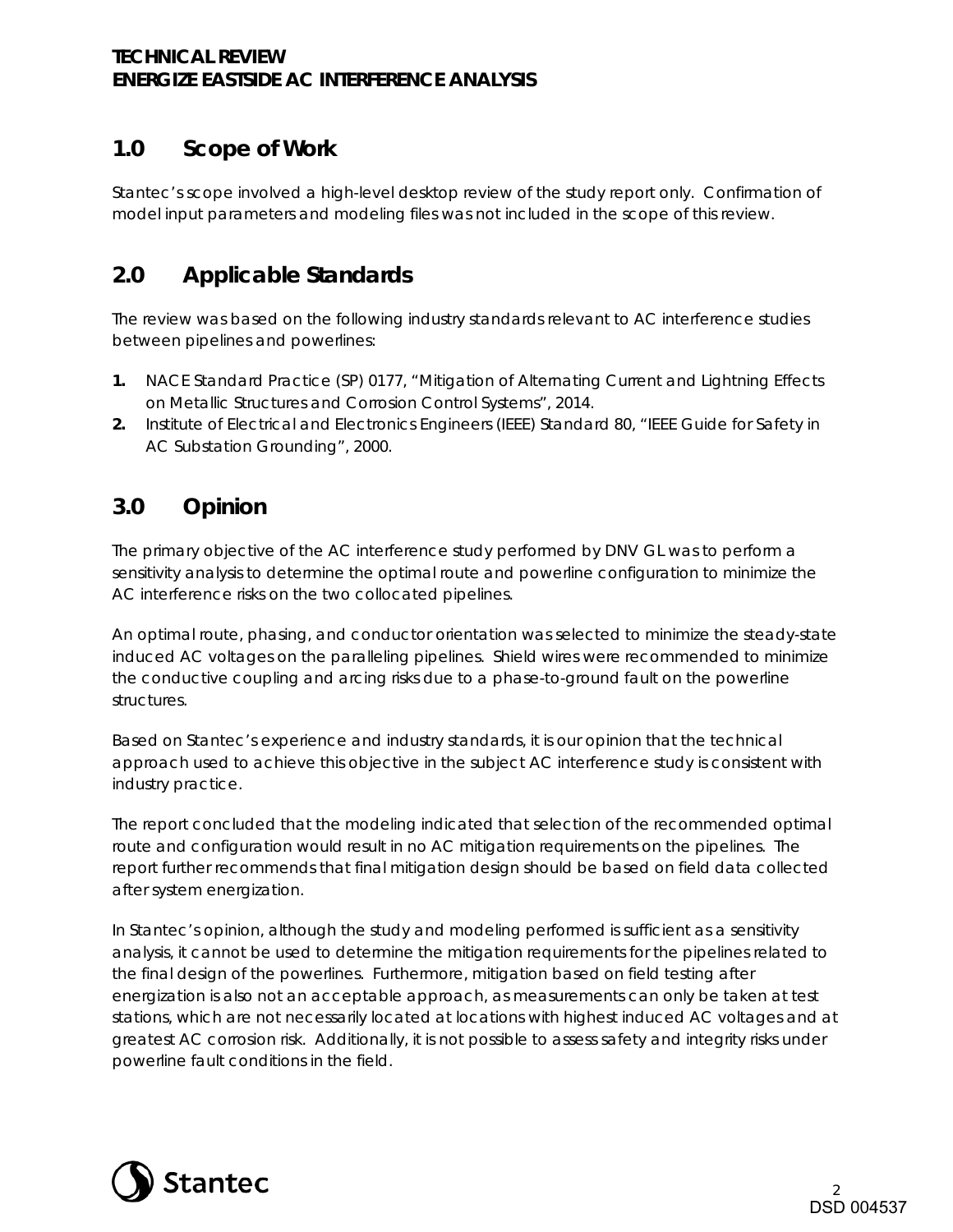As such, we recommend the following be performed in the detailed design stage of the project prior to energization of the new powerline:

- Perform an AC interference study incorporating the final powerline route, configuration, and operating parameters.
- Obtain and incorporate all of the pipeline parameters required for detailed modeling and study (i.e., locations and details of above-grade pipeline appurtenances/stations, bonds, anodes, mitigation, etc.). This should include a review of the annual test post Cathodic Protection (CP) survey data.
- Fully assess the safety and coating stress risks for phase-to-ground faults at powerline structures along the entire area of collocation. This assessment should include both inductive and resistive coupling.
- Fully assess the safety and AC corrosion risks under steady-state operating conditions on the powerline.
- Reassess the safe separation distance to minimize arcing risk based on NACE SP0177 and considering the findings in CEA 239T817.
- Ensure that the separation distance between the pipelines and the powerline structures exceeds the safe distance required to avoid electrical arcing.
- Design AC mitigation (as required) to ensure that all safety and integrity risks have been fully mitigated along the collocated pipelines.
- Design monitoring systems to monitor the AC corrosion risks along the pipelines.
- Install and commission the AC mitigation and monitoring systems prior to energization of the 230 kV powerline.
- After energization, perform a site survey to ensure that all AC interference risks have been fully mitigated under steady-state operation of the powerline.

Based on the sensitivity analysis performed by DNV GL, it is Stantec's opinion that any remaining AC interference risks to the pipeline identified in the detailed design stage of the project can readily be mitigated via use of standard mitigation strategies.